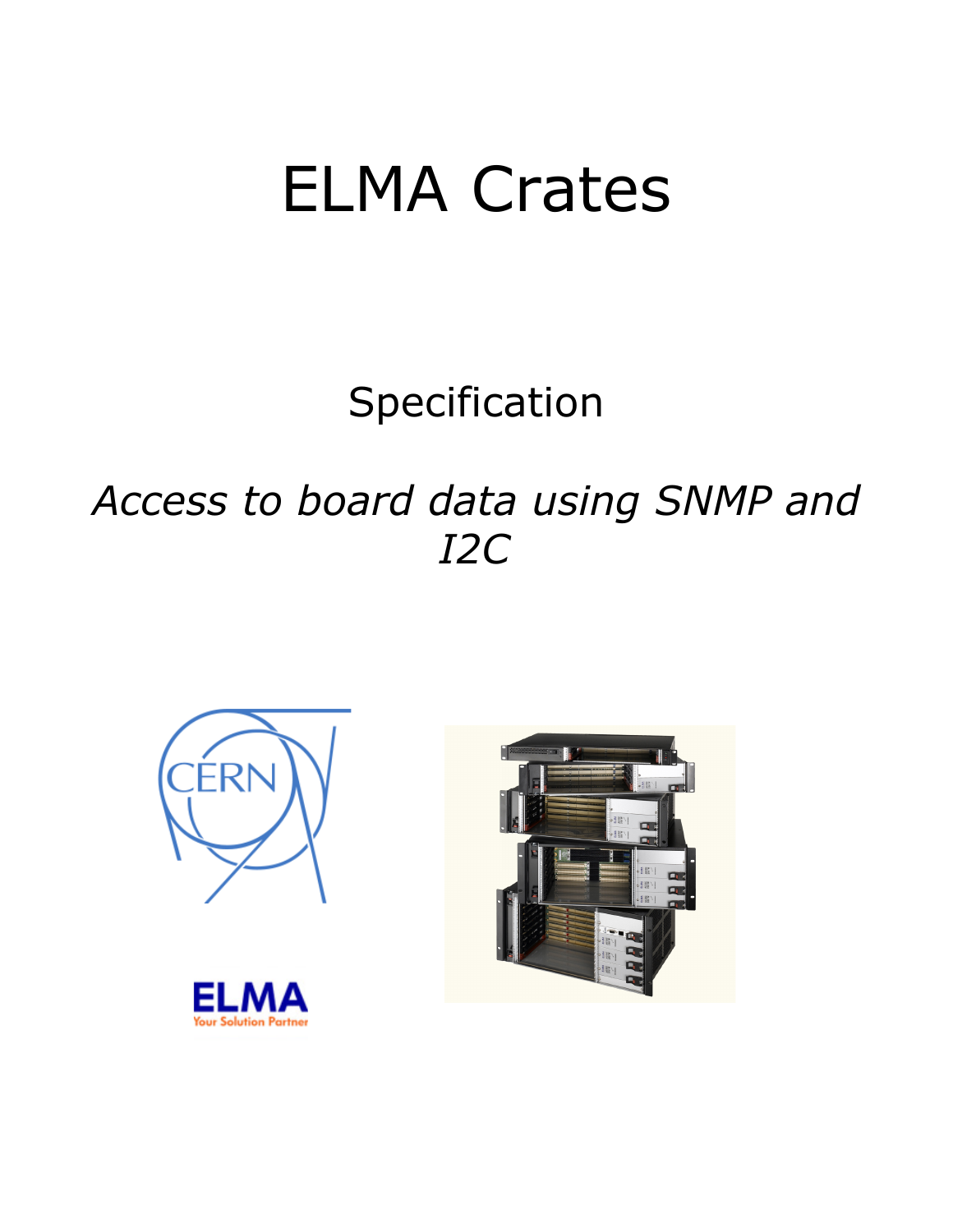## **Introduction**

The ELMA crates are called to replace some old VME crates and to be used in new installations at CERN facilities. Taking into account that most of CERN facilities (accelerators, laboratories, test beds...) are critical, it is needed to have a good system monitor that allows to trace all the possible errors and a control of all the setups present in the installed crates.

For that purpose, ELMA crates have a board called Sysmon that monitors the internal parameters of a System Platform such as voltages, currents, temperatures and fan speeds. Sysmon is compliant to IPMI 2.0. The measured values are retrievable at any time via the RS232 serial interface and via Telnet over the provided Ethernet network interface.

SNMP is a Internet-standard protocol for managing devices on IP networks. It is widely used for networking devices (routers, switches) and for servers and other devices as well.

The main idea of this specification is to indicate the needed requirements to integrate the SNMP protocol on the ELMA crates' monitoring board.

## **Specification**

#### *SNMP*

The Sysmon firmware should be SNMP compliant and export the specified data over this protocol. The version of the SNMP protocol implemented should be the latest at the writing of this document (SNMP v3 at that moment). It might be necessary in the future to implement older versions of the protocol.

The data to export will be a block of memory that contains 1024 registers of four bytes width for each VME slot.

The data will be always accessed with read and write rights.

The data will be the following:

- Block of memory that could indicate the internal state of the VME board or additional generic data read from the VME board.
- These data should be presented in raw with no consideration of format or type of data.
- The specific I2C location of each board is defined later on this document.
- Each register should be exported to SNMP with a generic name "slotX itemN" and size of 4 bytes. Meaning the "X" the VME slot number and "N" the item number.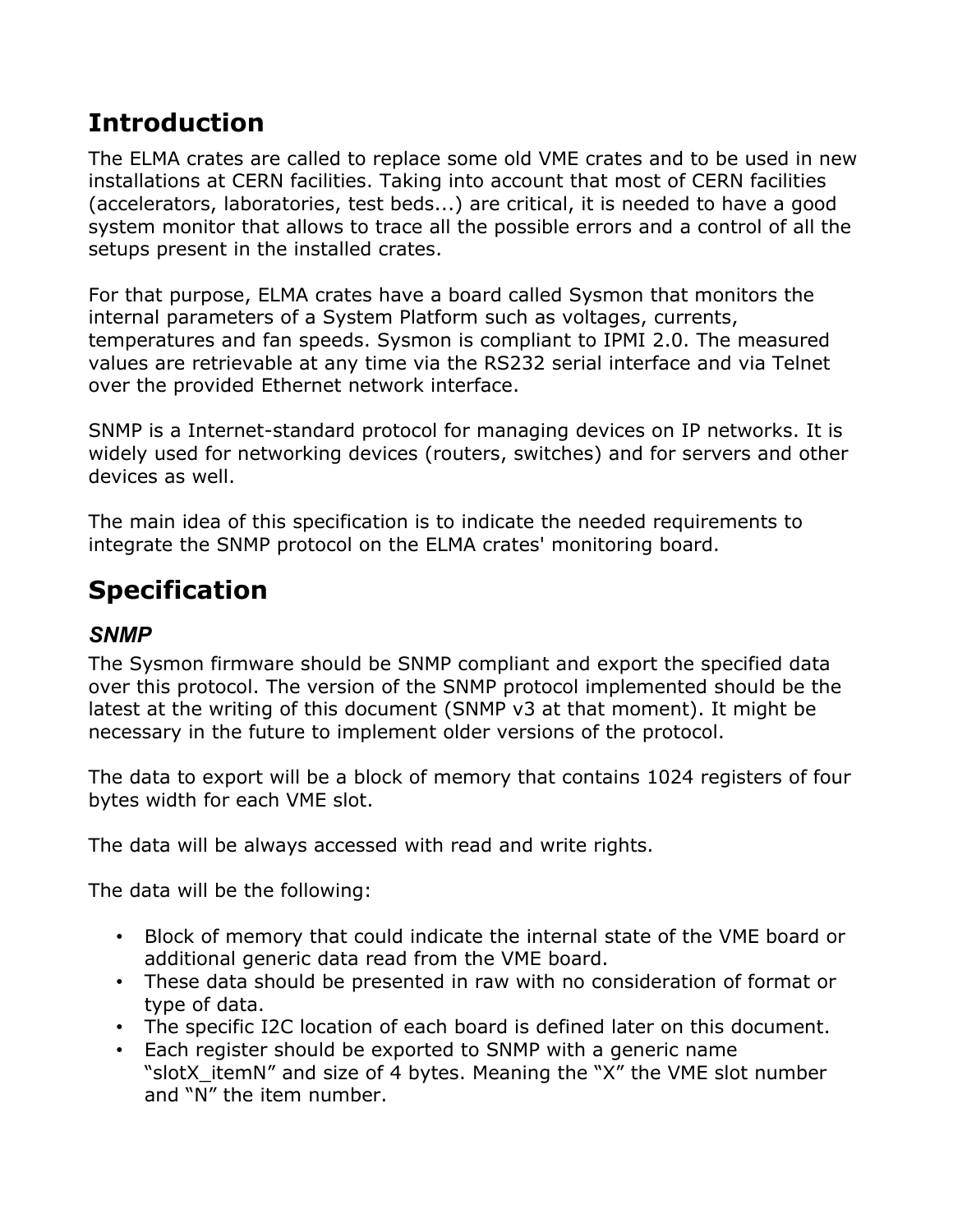- Inside of the VME boards the available data is four bytes wide, so the firmware implementation should do an I/O operation to read/write the content of the 4-byte register exported on SNMP. See later on this document how to do it.
- The order will be little endian, i.e, the first byte read will be at the LSB part, the second after it and so on, until the fourth one will be saved in the MSB part of the 32-bit register.

| slotX item0 |  |  |
|-------------|--|--|
| slotX item1 |  |  |
| slotX item2 |  |  |
|             |  |  |
| slotX itemN |  |  |

Table 1: Block memory schema for each slot.

### *I2C*

The Sysmon firmware should provide generic access using I2C protocol over the corresponding VME lines. This feature should provide a command-line program to allow the engineer to read (write) values from (to) the plugged boards.

In case of exported SNMP data, the data should be retrieved/written using I2C protocol from the provided locations of the plugged VME boards using the following schema:

- The I2C address (7 bits) is calculated as 10xxxxx, where "x" is the value of the VME64x geographical addressing pins (GA-4... GA-0) for the corresponding slot.
- Read (write) one byte of data from (to) the board. There will be 4096  $(2^{12})$ registers of 1 byte length inside of the block of memory, i.e, the internal addresses will have 12 bits.
- To create the exported SNMP register (slotX itemN) of 4 bytes length, it will be needed to read/write the corresponding data of the VME board over I2C.

See Table 2 for the calculated values.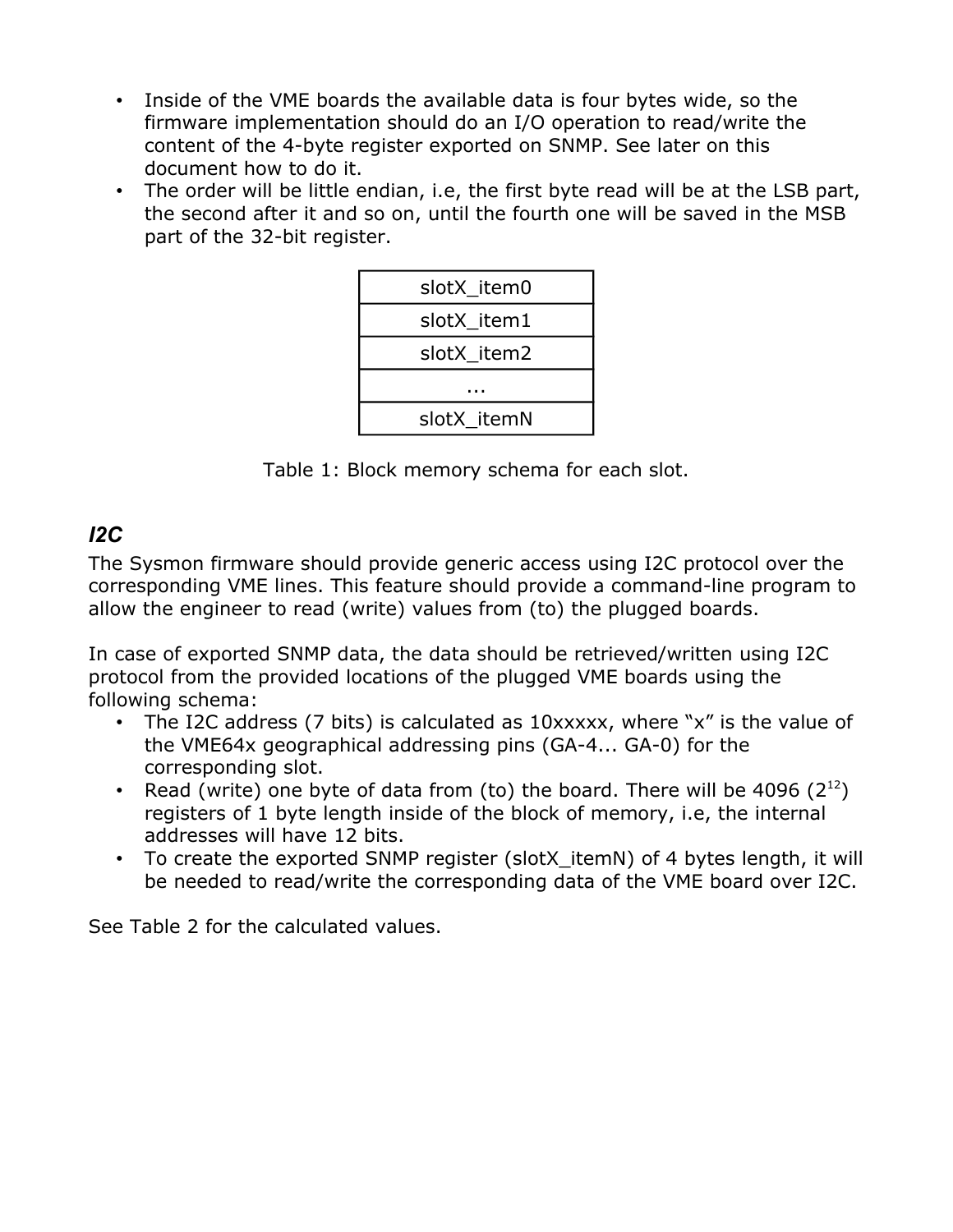| <b>VME slot</b> | <b>I2C address</b> |
|-----------------|--------------------|
| 1               | 0x5E               |
| 2               | 0x5D               |
| 3               | 0x5C               |
| 4               | 0x5B               |
| 5               | 0x5A               |
| 6               | 0x59               |
| 7               | 0x58               |
| 8               | 0x57               |
| 9               | 0x56               |
| 10              | 0x55               |
| 11              | 0x54               |
| 12              | 0x53               |
| 13              | 0x52               |
| 14              | 0x51               |
| 15              | 0x50               |
| 16              | 0x4F               |
| 17              | 0x4E               |
| 18              | 0x4D               |
| 19              | 0x4C               |
| 20              | 0x4B               |
| 21              | 0x4A               |

The implementation of the I2C protocol write operation in the firmware should be able to send two address bytes for addressing the internal memory of the I2C slave and four byte of data, following this schema: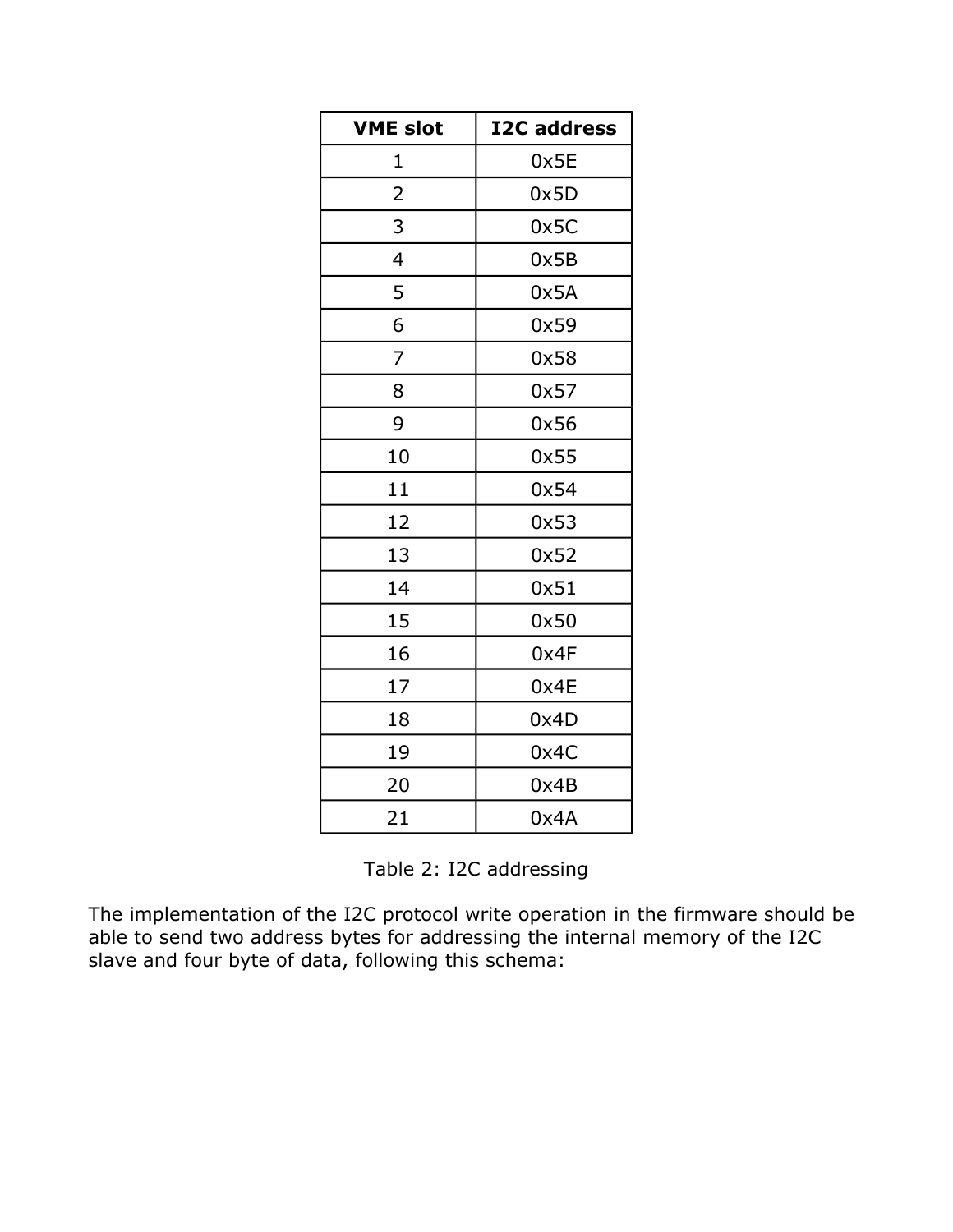

Image 1: Write operation over I2C.

In case of the read operation, the protocol will be the following:

The I2C master will do a write operation over I2C indicating only the internal address. Then the I2C slave, i.e. the corresponding VME board, will prepare the data for the next read operation.

After the write operation, the I2C master will execute a read operation over I2C protocol and it will read 4 bytes consecutively, as Image 2 indicates.